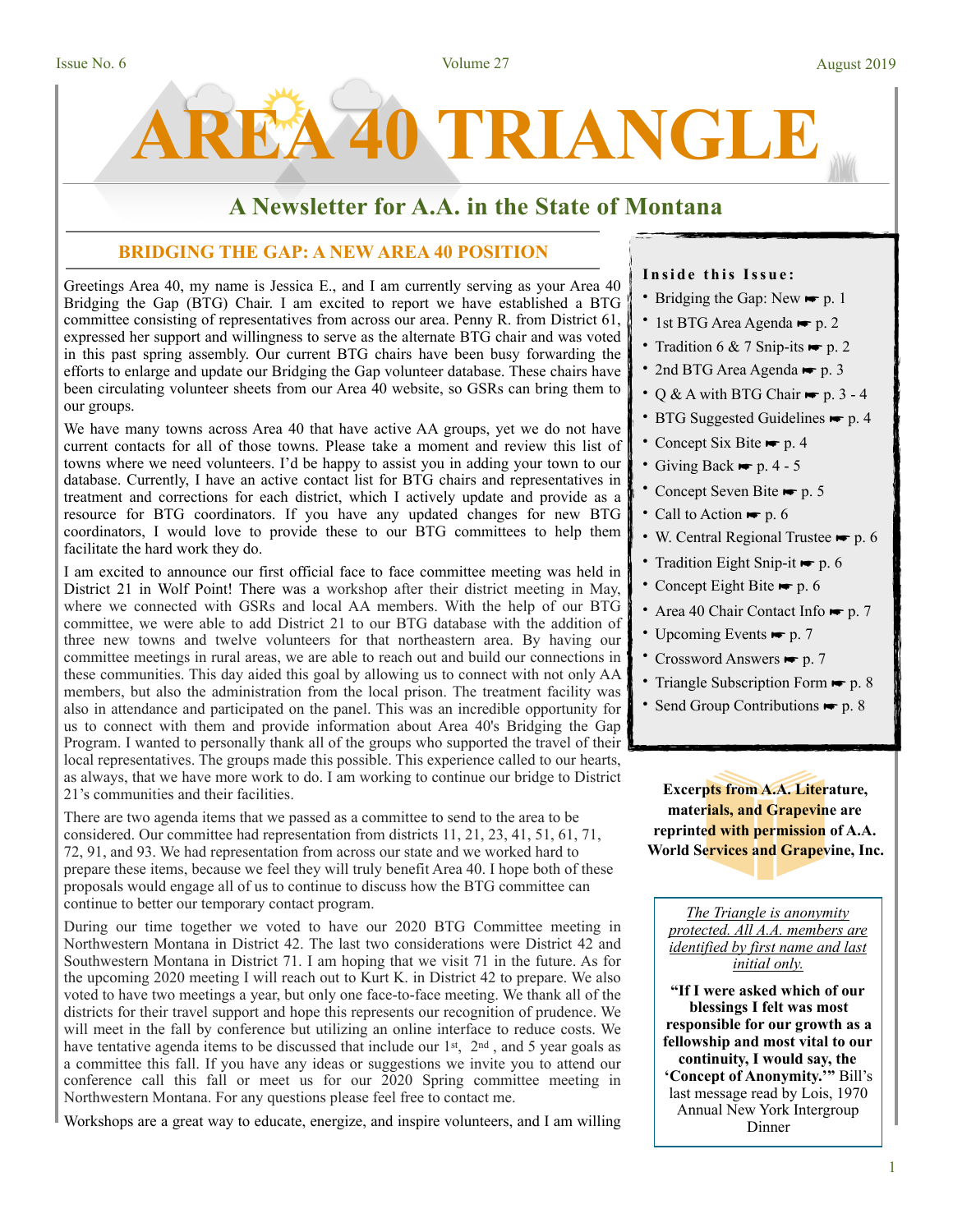#### **Tradition Six** Snip-it

#### **An A.A. Group ought never endorse, finance, or lend the A.A. name to any related facility or outside enterprise, lest problems of money, property, and prestige divert us from our primary purpose.**

"We saw as never before that we could not lend the A.A. name to any cause other than our own […] We saw that the more A.A. minded its own business the greater its general influence would become. Medicine and religion and psychiatry began to borrow some of our ideas and experience. So did research, rehabilitation, and education. All sorts of therapeutic groups began to spring up. They dealt with gambling, divorce, delinquency, dope addiction, mental illness, and the like. They, too, borrowed from A.A., but they made their own adaptations. They worked their own fields, and we did not have to endorse them or tell them how to live."

*- Reprinted from A.A. Comes of Age, p. 109, with permission of A.A. World Services, Inc.* 

## **Tradition Seven** Snip-it

#### **Every A.A. group ought to be fully selfsupporting, declining outside contributions.**

"But oddly enough, people who had money thought otherwise. They figured that it was high time we now—sober—paid our own way. So our Fellowship stayed poor because it had to […] To people familiar with endless drives for charitable funds, A.A. presented a strange and refreshing spectacle. Approving editorials here and abroad generated a wave of confidence in the integrity of Alcoholics Anonymous. They pointed out that the irresponsible had become responsible and that by making financial independence part of its tradition, Alcoholics Anonymous had revived an ideal that its era had almost forgotten."

*- Reprinted from Twelve Steps and Twelve Traditions, p. 160 & p. 165, with permission of A.A. World Services, Inc.* 

**[AAGrapveine.org](http://AAGrapveine.org)** has the Traditions Checklist. Take it to your group. Engage with your sponsor. Challenge a sponsee. to be of use or come attend any of yours. I am available to travel and would love to visit your local or district meetings. Thank you again for entrusting me to serve as your Area 40 BTG Chair. - Jessica E.

#### **1ST - AREA 40 AGENDA ITEM PROPOSAL**

(1) **The Bridging the Gap Committee proposes:** That the webmaster work with the Bridging the Gap (BTG) committee to create a privacy-protected link that would be accessed by professionals in our treatment and correctional institutions to aid potential AA members in signing up for the BTG program.

As a committee we would invite the webmaster to participate in our next BTG committee meeting to develop this link that would be used by professionals to enter general information of potential AA members who opted to participate in the Bridging the Gap program and are in direct contact with these professionals. With the potential AA member's permission, a professional can send their information directly to the Montana BTG administrator's email address, where this information would be solely used to connect these participants with local BTG coordinators. "A Temporary Contact" is a member of Alcoholics Anonymous who assists in "Bridging the Gap" between a potential AA member within a facility and a meeting "outside" the facility. The Contact's primary purpose is to introduce the newcomer to AA meetings near the newcomer's home. During this meeting, we introduce them to other members and our fellowship and answer any questions they may have.

(2) **Proposal benefits:** This will help our fellowship have continuity with institutions regardless if we currently have AA representation in attendance at meetings in the facility or BTG presentations. This proposal in no way minimizes the priority of this in our fellowship. Instead, this would be used as a net to help prevent our members from falling through the gap. As you are aware, rural areas here within Montana are affected the most, and our wish is to find ways to better serve these areas. Our wish is to see that all AA members have the ability to utilize the Bridging the Gap program.

#### (3) **Cost Estimate:** None

(5) **Origination of Proposal:** The idea of this proposal originated from the CPC Area Chair. After further discussion with the Area CPC, Corrections, PI, and BTG chairs, this idea was brought back to the CPC Committee, then brought to the area assembly floor, but needed further discussion.

This item was brought as an agenda item for the BTG committee to review and consider during the 2019 BTG Committee meeting in Wolf Point. The Area 40 BTG committee (Chair Jessica E  $(91)$  and BTG co-chair Penny R  $(61)$ , Treatment Chair Steve S (23), district representatives from 11, 21, 23, 41, 51, 71, 91, and 93 passed this unanimously (13:0) in committee meeting held in Wolf Point on May 11, 2019.

(6) **Why the proposal should be considered:** This committee recognized the importance of consistency for this program and discussed why. Our facilities, whether Treatment or Corrections (or both), do not rotate their administration as we do in Alcoholics Anonymous. Our facilities do not have to conform to the AA spirit of rotation and are often frustrated by lack of continuity between different BTG coordinators. Since consistency with the facilities is vital to the success of our BTG work, we thought it best to propose a link to our fellowship that is consistent regardless of who occupies our service positions. Again, this will help our fellowship have continuity with institutions regardless if we currently have AA representation in attendance at meetings in the facility or BTG presentations.

#### **2ND - AREA 40 AGENDA ITEM PROPOSAL**

**(1.) PROPOSAL:** To Place a Bid to Host the National Bridging the Gap Workshop Weekend, which will either be September 10-12, 2021 or September 9-11, 2022 (TBD based on availability).

**(2.) PROPOSAL BENEFITS:** This proposal would benefit Area 40 as a whole. It would draw recognition to Bridging the Gap and help to inform our Area.

**(3.) COST ESTIMATE:** Approximately \$100 Registration (name tags and lanyards, etc.) and \$300–\$400 for the hospitality room up front (food and drink). This will be reimbursed by 7th tradition collected at the event. This event is to be fully self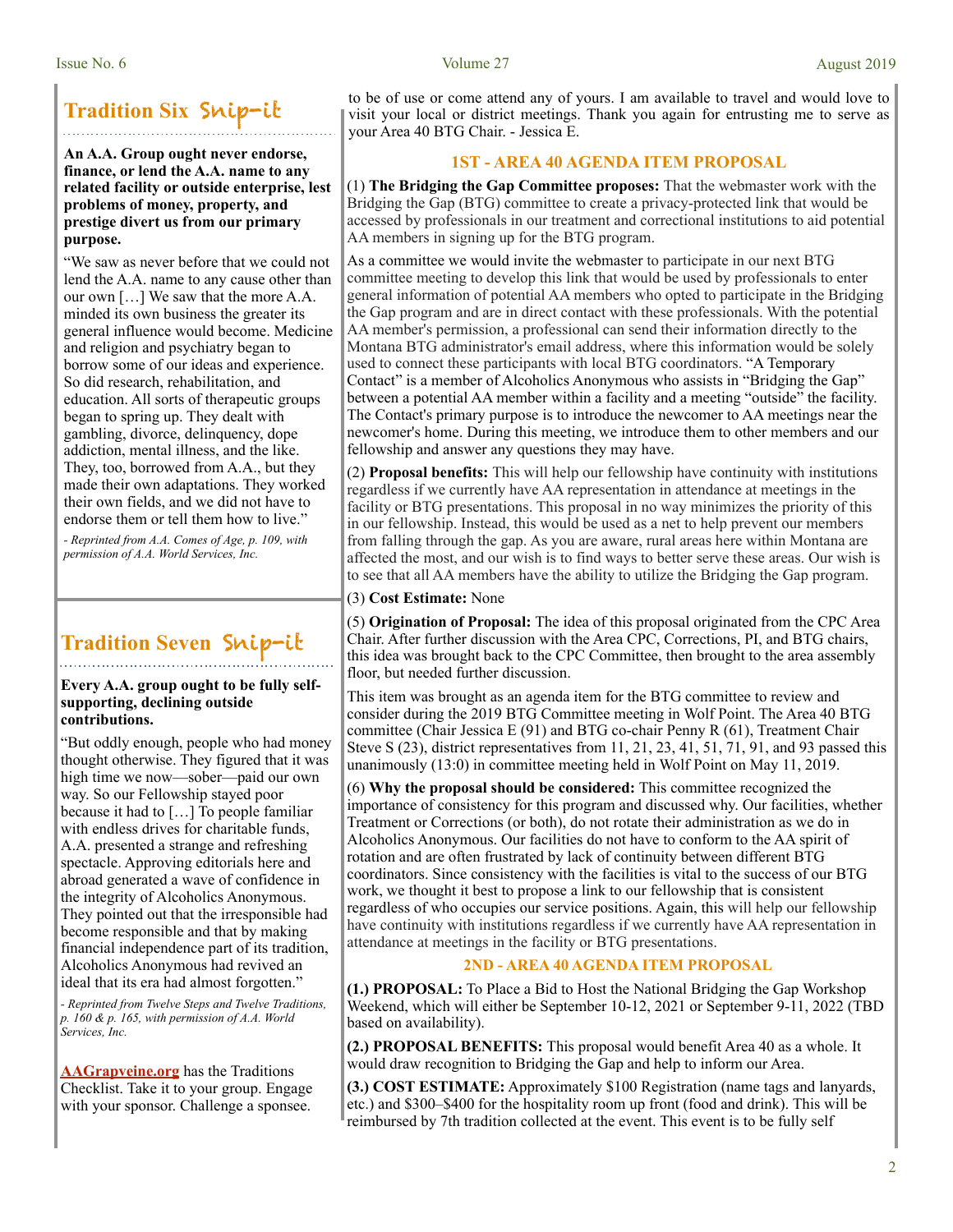supporting. Steering committee coordinates and takes care of the cost of the hotel (cost covered by National Bridging the Gap Workshop Weekend).

#### **(4.) ADDITIONAL BACKGROUND MATERIAL:** N/A

**(5.) ORIGINATION OF PROPOSAL:** Many of our committee members have attended the workshop weekend and have had an incredibly valuable experience. We decided that we wanted to have the honor and privilege of hosting it, and are really looking forward to the opportunity. This item was brought as an agenda item for the BTG committee to review and consider during the 2019 BTG Committee meeting in Wolf Point. The Area 40 BTG committee (Chair Jessica E (91) and BTG co-chair Penny R (61), Treatment Chair Steve S (23), district representatives from 11, 21, 23, 41, 51, 71, 91, and 93 passed this unanimously (13:0) in committee meeting held in Wolf Point on May 11, 2019.

(6) **Why the proposal should be considered:** This should be considered because it will consist of presentations and discussions on Bridging the Gap topics of interests for the registered participants. Those who attend are AA's involved or interested in 12th step work through various general service and intergroup committees such as treatment, corrections, CPC, and PI. AA's from across the US and Canada will attend, many sharing their experience strength and hope for BTG.

(7) **Final comments:** Spoke to the coordinator Pete G. We are aware that this will fall on the next rotation of Area 40 district and area rotating chairs. Our goal is to lay out all the ground work, so that we have a plan in place to pass on to the next rotation of BTG Chairs.

### **QUESTIONS AND ANSWERS WITH THE BTG CHAIR**

#### **Q1 Is there a sobriety requirement to sign-up to be a volunteer?**

**A1** I would suggest talking to your District's BTG Representative. The committee generally suggests the volunteer "Be an A.A. member enjoying a comfortable, stable sobriety, preferably for at least a year." *(pg. 3, Temporary Contact Program Reference Workbook).* 

#### **Q2 What is the database that we are being asked to be a part of updating?**

**A2** This is one of our largest efforts, since we use it to effectively connect our participants with volunteers in their respective communities. Here's information on BTG Database and Resources:

Database: Districts in Area 40 maintain a database of current BTG Volunteers. Volunteer sign-up sheets are available on the Area 40 website [\(aa-montana.org/pdf/area/btgsignupsheetlegalsize.pdf\)](http://aa-montana.org). These sign-up sheets should be disbursed and collected by the district treatment chair/BTG coordinator or assigned committee member regularly.

Protected Anonymity: This database is only accessible by a designated volunteer from each district. These designees are elected trusted servants assigned to this responsibility by their respective district.

Each District Has Two (2) Assignable Passcodes: *First Passcode* - One passcode would allow access to all cities/towns in Area 40 and their respective volunteers who are available to Bridge the Gap from treatment and/or correctional facilities. The designated AA member would be responsible for Bridging the Gap for alcoholics in facilities located in their district and returning to towns in their district. They would also be responsible for notifying BTG coordinations in other districts when an alcoholic is going to locate in another district. *Second Passcode* - A second passcode allows for the designee to add volunteers and remove inactive volunteers from the database for their district only. *Note: Some districts found it useful to put the correct BTG contact information into the cities/towns that did not currently have a volunteer as a reminder to contact them. Please see resources below.*

For Example: A district treatment committee from district X consists of the treatment chair, BTG coordinator, and two volunteers. The committee has designated the responsibility of "Bridging the Gap" to the BTG coordinator, updating the database to Volunteer A, and collecting and disbursing sign-up sheets at the monthly district meetings to Volunteer B. *First passcode* would be assigned to the BTG coordinator. *Second passcode* would go to Volunteer A.

#### **Q3 What would be my responsibility if I signed up to be a volunteer?**

**A3** Interested in signing up as a temporary contact for our area? Here are some suggested guidelines from our BTG Workbook available at<https://www.aa-montana.org/pdf/area/TFCBTGWorkbook.pdf>. Your current BTG or Treatment Chair will be happy to add you to our database or you can reach your area BTG chair at btgchair@aa-montana.org.

#### **SUGGESTED GUIDELINES FOR TEMPORARY CONTACT VOLUNTEERS**

It is suggested that the Temporary Contact:

1.) Be an A.A. member enjoying a comfortable, stable sobriety, preferably for at least a year.

2.) Try to make direct personal contact with the client while he/she is still at the facility; either by telephone, by visiting the facility, or by attending a meeting together in the facility.

3.) Make every effort to attend at least one meeting together on the day of the client's release.

4.) Endeavor to take the newcomer to a variety of meetings, for at least two weeks, introducing him/her to other A.A. 's especially members who might have similar backgrounds or interests.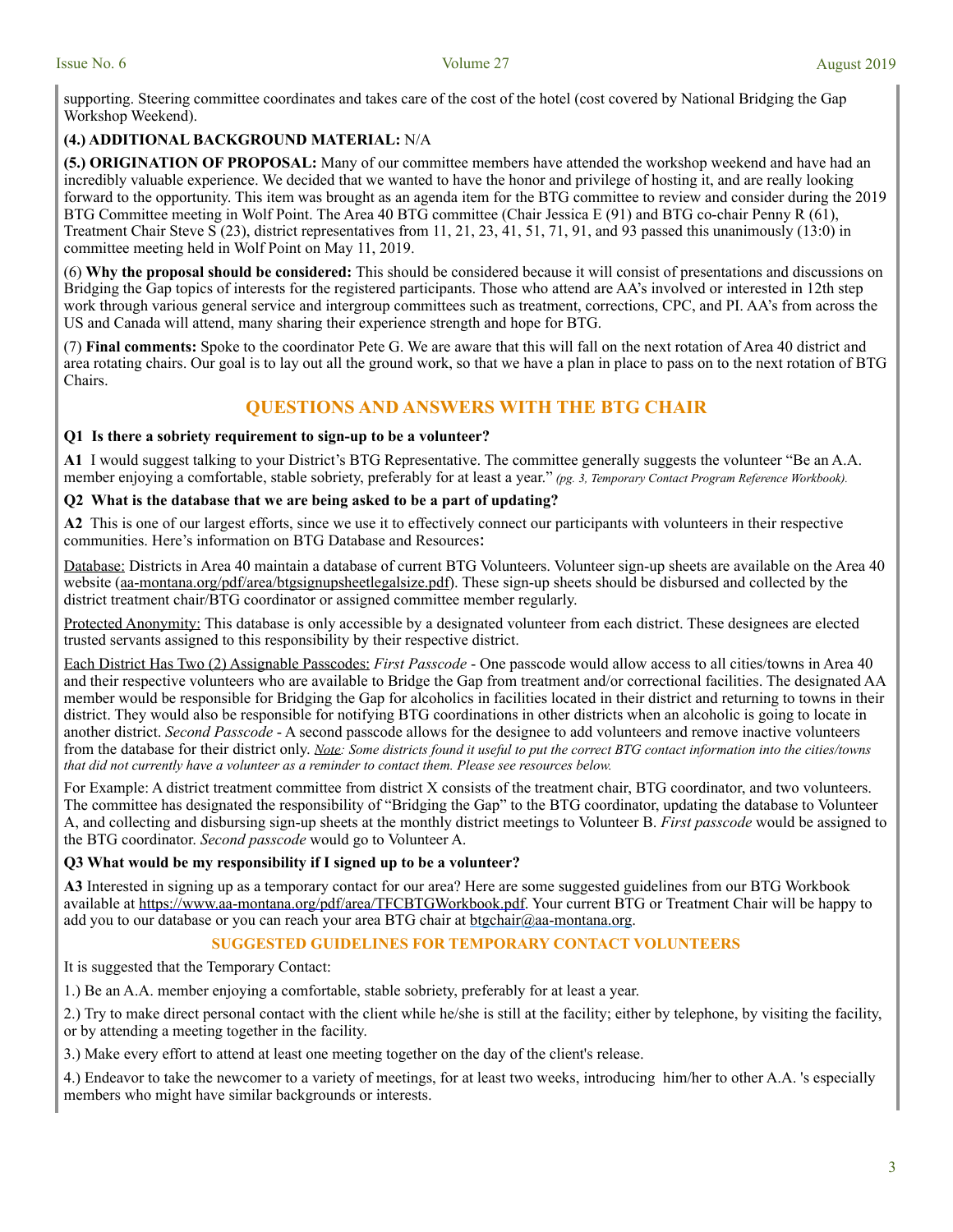### **Concept Six** Bite

**On behalf of A.A. as a whole, our General Service Conference has the principal responsibility for the maintenance of our world services, and it traditionally has the final decision respecting large matters of general policy and finance. But the Conference also recognizes that the chief initiative and the active responsibility in most of these matters should be exercised primarily by the Trustee members of the Conference when they act among themselves as the General Service Board of Alcoholics Anonymous.**

"Why should our Trustees be given this very wide latitude of judgment and action? The answer is that we A.A.'s are holding them mainly responsible for all our service activities […] Our Trustees are also responsible for A.A.'s world-wide public relations. They are expected to lead in the formulation of A.A. policy and must see to its proper execution. They are the active guardians of our Twelve Traditions […]

While the Trustees must always operate under the close observation, guidance and sometimes the direction of the Conference, it is nevertheless true that nobody but the Trustees and their whollyowned service corporations could possibly pass judgment upon and handle the very large number of transactions now involved in our total world service operation."

*- Reprinted from The A.A. Service Manual, p. 25, with permission of A.A. World Services, Inc.* 

Get the Concept Checklist at



5.) Familiarize the newcomer with A.A. Conference Approved books, pamphlets, and a local meeting schedule.

6.) Explain sponsorship and urge the newcomer to obtain a sponsor without delay. (Much information pertinent to sponsorship is to be found in the pamphlet "Questions and Answers on Sponsorship.")

7.) The series of phone calls, involving busy people, to line up an appropriate temporary contact can be very time consuming. It is therefore important that the treatment facilities allow adequate time for the contact and the client to get together before the client's discharge date.

#### **CITIES WE STILL NEED BTG VOLUNTEERS IN OUR DATABASE**

We have approximately 110 towns in Montana that are listed as having active meetings on our Area 40 website. Of these cities, we have BTG volunteers in 60 % of these cities.

You will find an active list of cities we currently need BTG volunteers for below. If you are willing to be a contact for the following cities, please contact me as soon as possible. Thank you for your help with this!

| Ashland            | Big Sky             | Big Timber           | <b>Bonner</b> |
|--------------------|---------------------|----------------------|---------------|
| <b>Boulder</b>     | <b>Bridger</b>      | Cooke City           | Deer Lodge    |
| Dillon             | Dutton              | Elliston             | Emmigrant     |
| <b>Fort Shaw</b>   | Frenchtown          | Gardiner             | Georgetown    |
| Glendive           | Hardin              | Harlowton            | Hays          |
| <b>Hot Springs</b> | <b>Jeffers</b>      | Kevin                | Lodge Grass   |
| Philipsburg        | Plains              | Polson               | Potomac       |
| Red Lodge          | Roundup             | Seeley Lake          | Sheridan      |
| St. Ignatius       | St. Regis           | Superior             | Three Forks   |
| Townsend           | <b>Twin Bridges</b> | White Sulfur Springs | Whitehall     |
| Wilsall            |                     |                      |               |

**GIVING BACK WHAT WAS SO FREELY GIVEN: From getting out of jail and going to treatment, to helping those getting out of jail and treatment: A story of one man's journey to Service in Alcoholics Anonymous**

I came into Alcoholics Anonymous this last time in January of 2016. I had been sent to Treatment twice before, however I had never truly seen powerlessness or unmanageability in my life. For me to finally be able to admit to my innermost self that I was alcoholic, and do an honest 1st step, I had to hit my own personal bottom. It was only through a tiny crack in my ego that God finally had the opportunity to come in and shine some light on my denial.

I became homeless in the last year of my drinking, and eventually wound up in Jail. Sitting in that cell, God helped me realize that I had wound up there exactly a year after running away from the second treatment center I was sent to. In that year, not only had I become homeless, but I was drunk every day AND outside substances became a part of my story as well. It was only then that I could finally see Step 1, and admit complete defeat.

However, just as Dr. Bob wrote a "Prescription for Recovery," I had the opportunity to find out first hand that there is a Prescription for Relapse as well. Halfway through my time in jail, I was no longer allowed to attend meetings. Instead of Trusting God, Cleaning House, and Helping Others, I started to act in my old ways again. I wasn't going to meetings, wasn't working the steps, wasn't having anything to do with God, and was most definitely not helping others.

When I was released from jail, I had 2 options. The first was to walk across town, hit a meeting, and hopefully find someone's floor to sleep on that night. The other was to walk across the street to the Outlaw Inn where I had been offered a roof over my head, and the opportunity to get out of my sober state of mind and body. I chose what I thought was the easier softer way, yet I became miserably suicidal and depressed within 3 days. I was at the jumping off point. I could no longer live life with or without alcohol, so I checked into Pathways. It was there that I was given the opportunity to go to Rimrock, where I first learned about Bridging the Gap.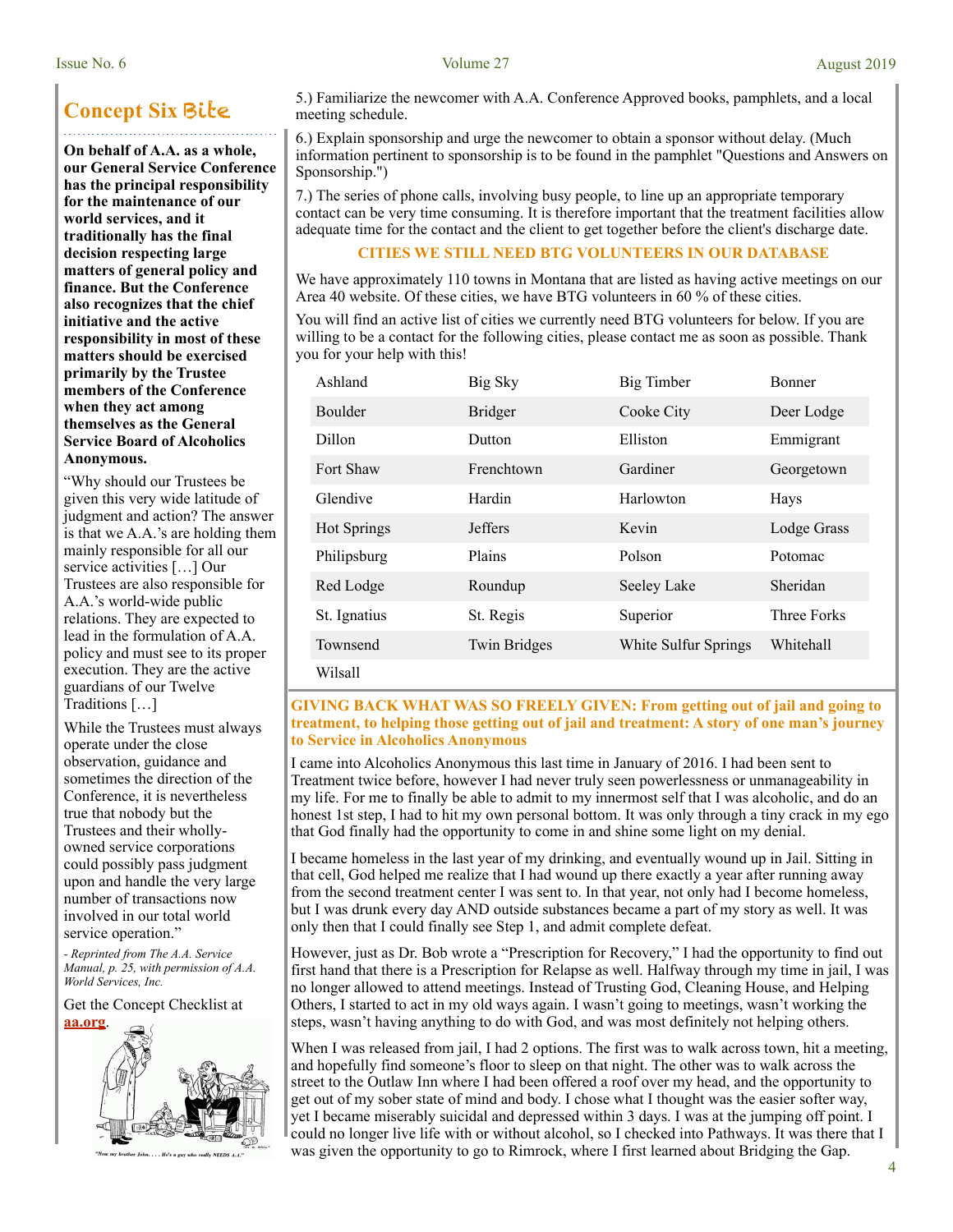Bridging the Gap (BTG) is a program that offers those in Correctional and Treatment Facilities the opportunity to request a Temporary Contact; someone who reaches out to them upon their release. The Temporary Contact attends meetings with them for the first few weeks, tells them about sponsorship, and gets them acquainted with AA literature.

I clearly remember how in awe of the program I was from the moment I heard about it. One of the hardest things for me in life, before getting sober, had always been reaching out and asking for help. I reflected on the day I got released from jail, and how if someone had reached out to me, it could have potentially helped. In that very moment I knew I wanted to be a part of BTG someday.

A few years ago, I got the opportunity to sign up to be a Bridging the Gap Temporary Contact. Bridging the Gap had been a part of the Treatment Chair position in District 91 until the end of last year, when we decided to follow in Area 40's foot steps and made it into a service position of its own. As soon as I heard that our District was considering separating the two, I felt called to be a part of the new BTG position. I showed up at the next meeting in support of the idea so that I could stand for the Bridging the Gap position if it was created.

God has a funny way of doing for me what I cannot do for myself. Until the Bridging the Gap opportunity came about, I had zero intention of serving at the District level anytime soon. Yet at the first District Meeting I went to, simply to support the idea of the BTG position, I found my hand in the air to co-chair the upcoming Alcathon. It was clear to me that I was being given a sign from my Higher Power to dive deeper into service, and I haven't looked back since.

I am truly honored to have the privilege of serving as the Chair for Bridging the Gap in District 91. I have been wanting to take meetings into the jail ever since I got sober, but because of my past I am not able to until 2022. This new service position is an incredible way for me to still get to be of service to inmates, without needing to go into the jail. To be able to participate in extending the hand

of AA to anyone, anywhere, that is reaching out for help; has been one of the most rewarding and profound experiences of my life. **- Sean R., District 91 BTG Chair**

#### **AREA 40 FALL ASSEMBLY - THINGS FOR YOUR GROUP TO CONSIDER** *Sept. 13th - 15th Holiday Inn, Great Falls, MT*

- ✦ Does your group want voting privileges at the Area Assembly extended to the Archivist, Webmaster, Area Advisor, & Bridging the Gap chairs?
- What does your group think about the hotline? How does your group want the hotline answered?
- What does your group think about a privacy-protected link being added to our area website for professionals to use and connect with BTG for potential AA members coming into AA?
- What does your group think about putting a bid in to host the National Bridging the Gap Workshop weekend?
- Consider the relevance and applicability of the passage in the essay portion of Concept Twelve, Warranty Two *(A.A. Service Manual, p. 65)* which states that neither the groups nor AA as a whole should function as a "money charity" via the practice of "selling of our books at cost or less."
- What does your group think about financing the Correction Chair to attend the National Correction Conference?
- We're taking an inventory!—Ask your GSR for a look-see at the Area 40 Inventory Questions.
- Make sure to speak to your GSR about all these issues and the West Central Regional Trustee nominations. We'll be voting at the Assembly!

#### **Pay for Your Newsletter Online!**

Groups are encouraged to be selfsupporting for their Triangle subscriptions. You can pay online at [aa-montana.org](http://aa-montana.org) or you can mail in y[our subscription](http://aa-montana.org) to Area 40 Triangle, P.O. Box 852, Milltown, MT 59851.

## **Concept Seven** Bite

**The Conference recognizes that the Charter and the Bylaws of the General Service Board are legal instruments: that the Trustees are thereby fully empowered to manage and conduct all of the world service affairs of Alcoholics Anonymous. It is further understood that the Conference Charter itself is not a legal document: that it relies instead upon the force of tradition and the power of the A.A. purse for its final effectiveness.**

"It thus became obvious that new Trustee choices—subject to Conference approval would still have to be left pretty much to the Trustees themselves […] For these reasons, the Conference was given the right to reject, but not to elect, new Trustee candidates […]

Up to the present time our experience shows that this balance of powers between the Trustees and the Conference is thoroughly workable […]

If, therefore, in the years ahead, the Conference will always bear in mind the actual rights, duties, responsibilities, and legal status of the General Service Board, and if the Trustees in their deliberations will constantly realize that the Conference is the real seat of ultimate service authority, we may be sure that neither will be seriously tempted to make a 'rubber stamp' out of the other. We may expect that in this way grave issues will always be resolved and harmonious cooperation will be the general rule. "

*- Reprinted from The A.A. Service Manual, p. 28 & p. 32, with permission of A.A. World Services, Inc.* 

Get the Concept Checklist at **[aa.org](http://aa.org)**.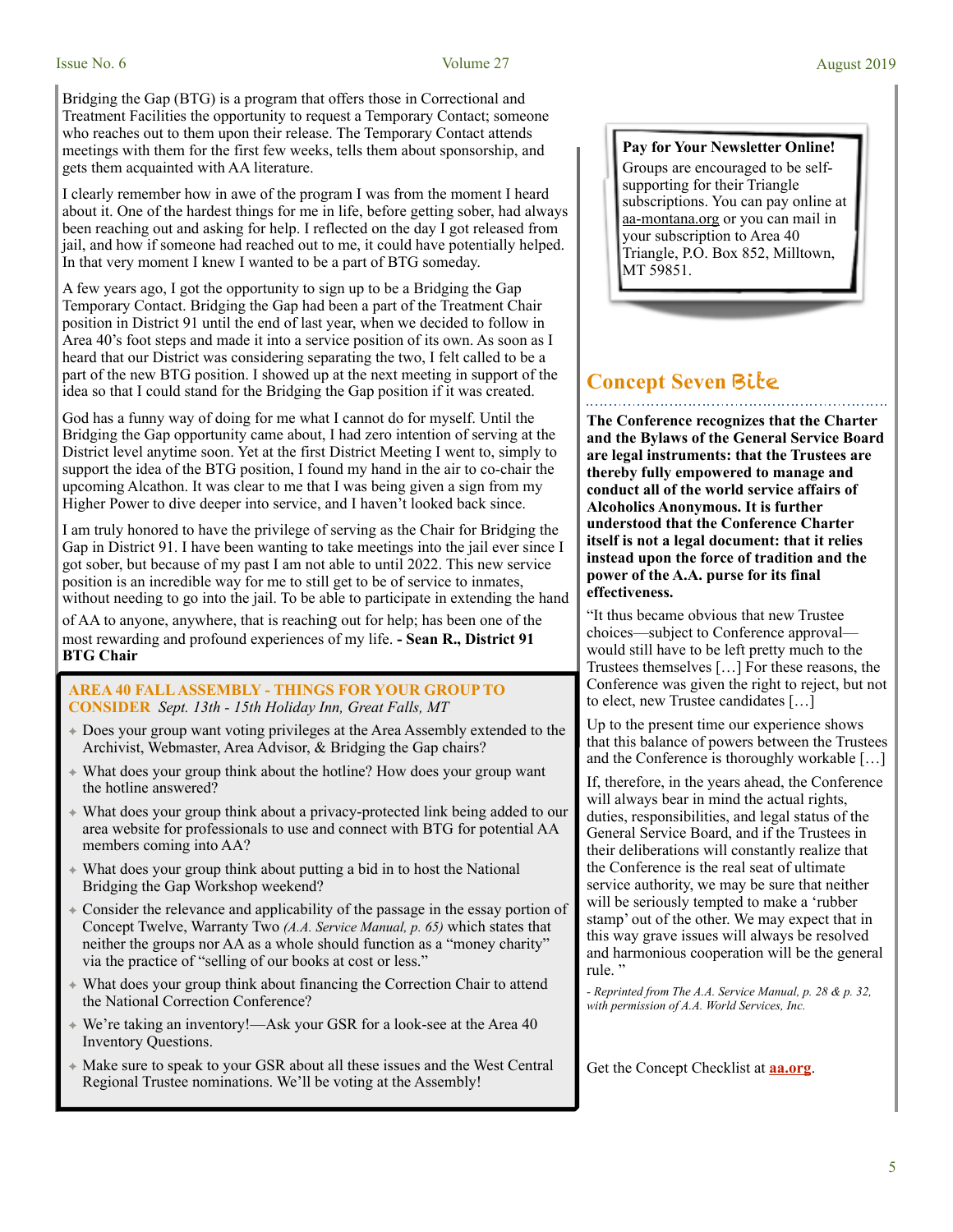#### **WEST CENTRAL REGIONAL TRUSTEE - TOM A.**

I attended my first Area 35 (N.MN) assembly in October of 1987—it was an election assembly. Fast forward to the 1999 election assembly where my name came out of the hat for Delegate. Those twelve precious years gave me a wealth of A.A. experience.

I continued to attend area and regional events, indeed, all of them from 1987 through my post-delegate years. The enduring friendships and bonds I created over those years always fostered my desire to return. One of the unique facts is that I became acquainted with all the regional trustees that were elected in the WCR from 1984-onward, some becoming very close friends.

Natural to those friendships was a wealth of shared experience from these past trustees. While each had their unique experience, they all had the same general characteristic experience of four years of General Service Board experience, two years on an affiliate and the abundant experiences in the eight delegate areas of the West Central. I knew this, but I don't know if I realized fully this was in essence two separate service positions (trustee and director).

After I had served as a panel 50 delegate, I did send in a resume a couple times for non-trustee director and was nominated as a trustee candidate. I never made it "far" in the election process. As my delegate time became more distant, I realized that my formal AA service had ended, but I continued as always in service to my group and wherever/whenever I was asked. In 2015, my area did elect me as their regional trustee candidate for the 2016 GSC elections. Of course, I was willing to serve, but I also knew that there was only one other time when a past delegate was elected WCR trustee with such a long break in-between.

But I digress… What to look for in a candidate for the upcoming election? Someone active, passionate, principled. A hard worker that proactively takes things to completion. Someone that listens objectively. A wide range of experiences over a long period of time which provides a broad view. Tolerant. I'll say it again: disciplined with AA principles. And of course, the simple undeniable facts that the person will need to have the time and flexibility to travel a great deal, weekdays and weekends.

I must admit that, even though I had heard some very intimate, detailed shared experience from the past trustees, the experience to-date has been far more intense and robust than I had characterized in my mind. Yes, I had heard of the committees on the Boards, but I did not realize the tremendous amount of committee work done between meetings. The travel—as expected, maybe less. But the at-home reading and writing has been a 25-30 hour a week experience plus the travel. Admittedly, I had heard from the "pasts," who said it had a major effect on their personal and professional life, and today, I can wholeheartedly agree with that all encompassing appraisal. **Yours in service, Tom A., WCR Trustee**

#### **WEST CENTRAL REGIONAL SERVICE CONFERENCE 2021**

 The West Central Regional Service Conference will be held in Billings, February 28th, 29th, and March 1st, 2020. We ask you all to take the leap and join us. Online registration is now available. We are hoping to get conference attendees registered starting now. We have several ways to be of Service during the event, including hospitality and welcome groups at our four host hotels. We hope you will join us in Billings.

### **A CALL TO ACTION! A CALL TO ACTION!**

We need your experience, strength, and hope! Please send us short articles— 400 words or less—on Cooperation with the Professional Community (CPC). **Please submit no later than September 28th via email to triangle@aamontana.org.** Were you a CPC rep for your group? Or the CPC chair for your district? Have you participated on a CPC committee? Inquiring minds want to know!!

### **Tradition Eight** Snip-it

#### **Alcoholics Anonymous should remain forever nonprofessional, but our service centers may employ special workers.**

"It is significant, now that almost no A.A. in our Fellowship breaks anonymity at the public level, that nearly all these fears have subsided. We see that we have no right or need to discourage A.A.'s who wish to work as individuals in these wider fields. It would be actually antisocial were we to forbid them. We cannot declare A.A. such a closed corporation that we keep our knowledge and experience top secret. If an A.A. member acting as a citizen can become a better researcher, educator, personnel officer, then why not? Everybody gains, and we have lost nothing. True, some of the projects to which A.A.'s have attached themselves have been ill-conceived, but that makes not the slightest difference with the principle involved."

*- Reprinted from Twelve Steps and Twelve Traditions, p. 171, with permission of A.A. World Services, Inc.* 

### **Concept Eight** Bite

**The Trustees of the General Service Board act in two primary capacities: (a) With respect to the larger matters of over-all policy and finance, they are the principal planners and administrators. They and their primary committees directly manage these affairs. (b) But with respect to our separately incorporated and constantly active services, the relation of the Trustees is mainly that of full stock ownership and of custodial oversight which they exercise through their ability to elect all directors of these entities.**

"But the moment we consolidated our service office function into a single and permanent corporate structure wherein officers and directors had legally defined titles and duties and responsibilities—the moment such a corporation was provided with its own working capital, employees and facilities the moment its directors could legally vote in proportion to their actual responsibilities the moment we were able in this way to define clearly executive authority—from that moment we began to see great improvement. More harmonious and effective conduct of our business has been the result ever since."

*- Reprinted from The A.A. Service Manual, p. 32, with permission of A.A. World Services, Inc.*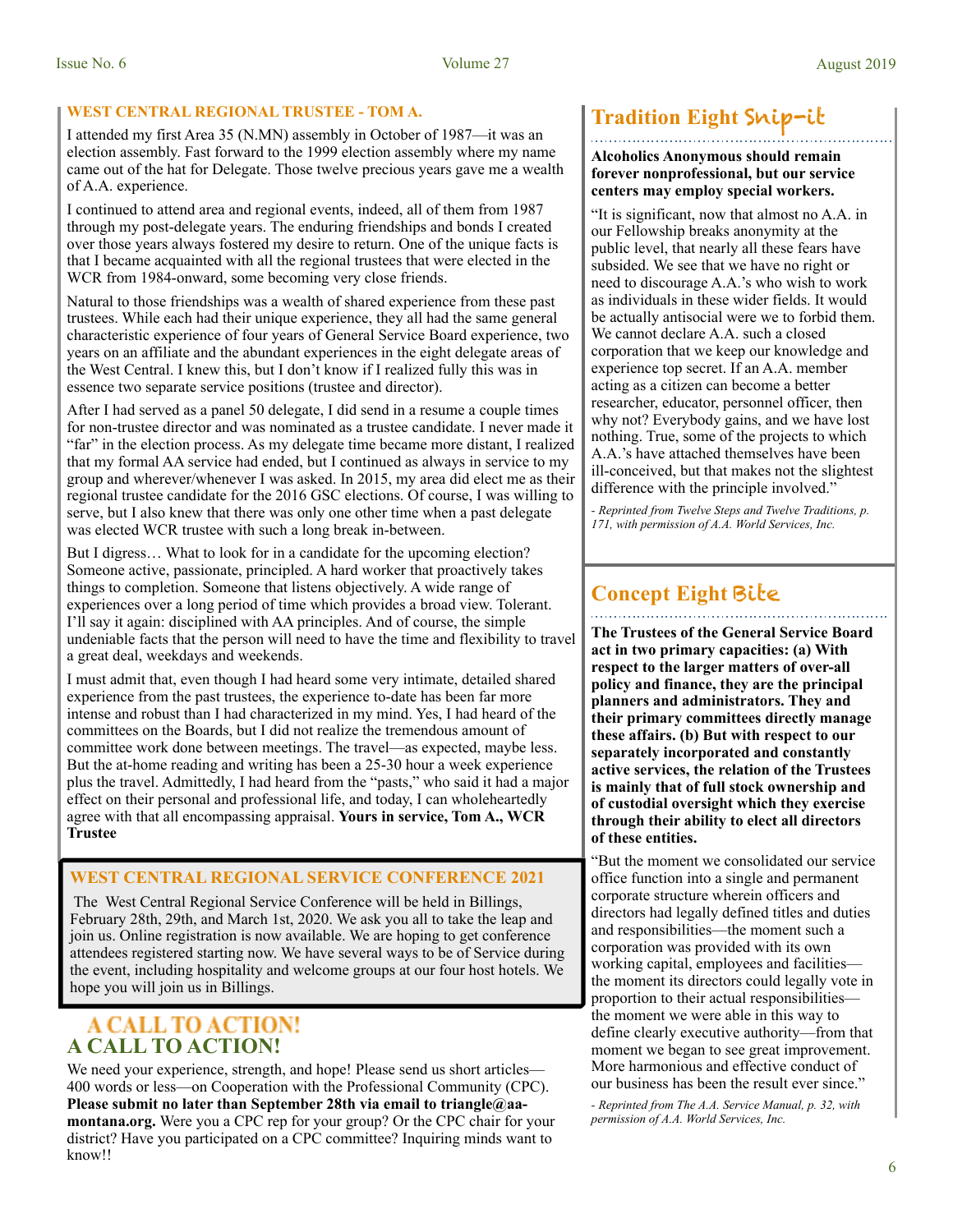



#### **August 2019**

August 8th - 10th ► Swan Lake Campout, Swan Lake Campground, Swan Lake, MT August 9th - 11th ☛ Fireman's Point Campout, Fireman's Point, Columbus, MT August 16th - 18th ☛ Regional Forum, Alerus Center, Grand Forks, ND August 16th - 18th ☛ Lower Yellowstone Soberfest, Makoshika State Park, Glendive, MT August 23rd - 25th ☛ Havre Mini-conference, Havre, MT August 30th - September 1st ☛ Ray of Hope Camporee, Camp Marshall, Flathead Lake, MT

#### **September 2019**

September 6th - 7th ► Fellowship at the Falls, Great Falls, MT September 13th - 15th ► Fall Area Assembly, Holiday Inn, Great Falls, MT September 28th <del>►</del> Traditions Workshop, Ursuline Centre, Great Falls, MT

#### **October 2019**

October 5th ► H.O.W. Group Speaker Event, Fellowship Hall, Bozeman, MT October 11th - 13th ☛ 2019 Fall Roundup, Holiday Inn Downtown, Missoula, MT

#### **2020**

February 2020 ☛ W. Central Regional AA Service Conf., Billings Sports Plex, Billings, MT March 20th - 21st ► Pockets of Enthusiasm, 1st Presbyterian Church, Helena, MT May 15th - 17th <del>►</del> 2020 Spring Roundup, Best Western Plus, Bozeman, MT

#### **Need to contact your Area 40 Chairs?**

**Area 40 Delegate**  Paul L. [delegate@aa-montana.org](mailto:delegate@aa-montana.org)

**Area Chair/Alt. Delegate**  Connie R. [chair@aa-montana.org](mailto:chair@aa-montana.org)

**Secretary**  Brynn C. [secretary@aa-montana.org](mailto:secretary@aa-montana.org)

**Treasurer**  Ashley J. [treasurer@aa-montana.org](mailto:treasurer@aa-montana.org)

**Archives**  Kacie N. [archives@aa-montana.org](mailto:archives@aa-montana.org)

**Cooperation with the Professional Community (CPC)**  Terry T. [cpc@aa-montana.org](mailto:cpc@aa-montana.org)

**Grapevine**  Shawn N. [grapevine@aa-montana.org](mailto:grapevine@aa-montana.org)

**Corrections** Jeremiah S. **[corrections@aa-montana.org](mailto:corrections@aa-montana.org)**



**Literature**  Grant M. [literature@aa-montana.org](mailto:literature@aa-montana.org)

**Public Information**  Sabrina C. [pi@aa-montana.org](mailto:pi@aa-montana.org)

**Treatment**  Steve S. [treatment@aa-montana.org](mailto:treatment@aa-montana.org)

**Triangle Editor**  Catherine B. [triangle@aa-montana.org](mailto:triangle@aa-montana.org)

**Advisor (non-voting)**  Gerry R. [advisor@aa-montana.org](mailto:advisor@aa-montana.org)

**Archivist (non-voting)**  Earl F. [archivist@aa-montana.org](mailto:archivist@aa-montana.org)

**Bridging the Gap (non-voting)**  Jessica E. [btgchair@aa-montana.org](mailto:btgchair@aa-montana.org)

**Webmaster (non-voting)**  Brandon M. [webmaster@aa-montana.org](mailto:webmaster@aa-montana.org)

# Check out aa-montana.org

#### **STOP THE PRESSES!!**

The 2021 West Central Regional Forum will be held at the Hilton Garden Inn in Missoula!

**Save the date** September 10th - 12th, 2021

#### **2019 AREA 40 FALL ASSEMBLY - SEPTEMBER 13TH - 15TH GREAT FALLS, MT**

### Is your group sending your General Service

Representative (GSR) to the upcoming Fall Assembly? One of the best ways to be informed as a group about AA and what's going on locally, nationwide, and abroad, is to send your GSR to the Assembly. Let them carry your group's conscience to the Assembly, as they will vote on issues and participate in important discussion. Don't Miss Out!

#### **AREA 40 TRIANGLE CROSSWORD ANSWERS**

June/July Answers

- 1. The 2021 West Central Regional Forum will be held in what city? Missoula
- 2. How many times does Area 40's assembly meet in a year? Twice
- 3. This meeting is made up of GSRs and the area committee. Area Assembly
- 4. The next Area 40 assembly will be held in what month? September
- 5. An election assembly is every two years.
- 6. What's the name of Area 40's newsletter? Triangle
- 7. What Montana city is the 2020 West Central Regional Service Conference being held in? Billings
- 8. What city is the next West Central Regional Forum being held in? Grand Forks
- 9. Can any A.A. member attend an area assembly? Yes
- 10.The next Area 40 assembly will be held in what city? Great Falls